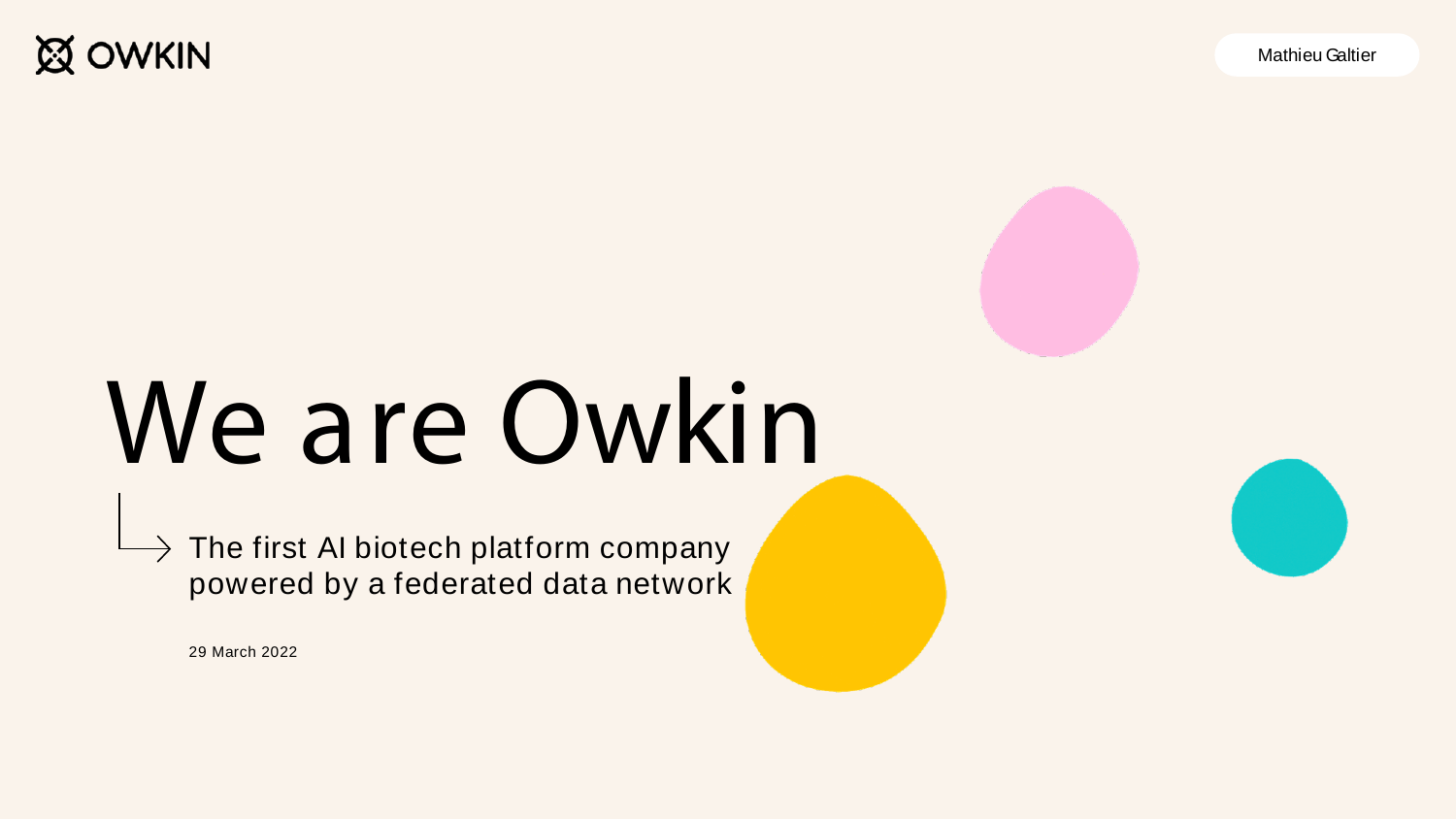### We offer an end-to-end AI powered precision medicine solution: from patient data to patient outcomes

into clinic or pharma workflow

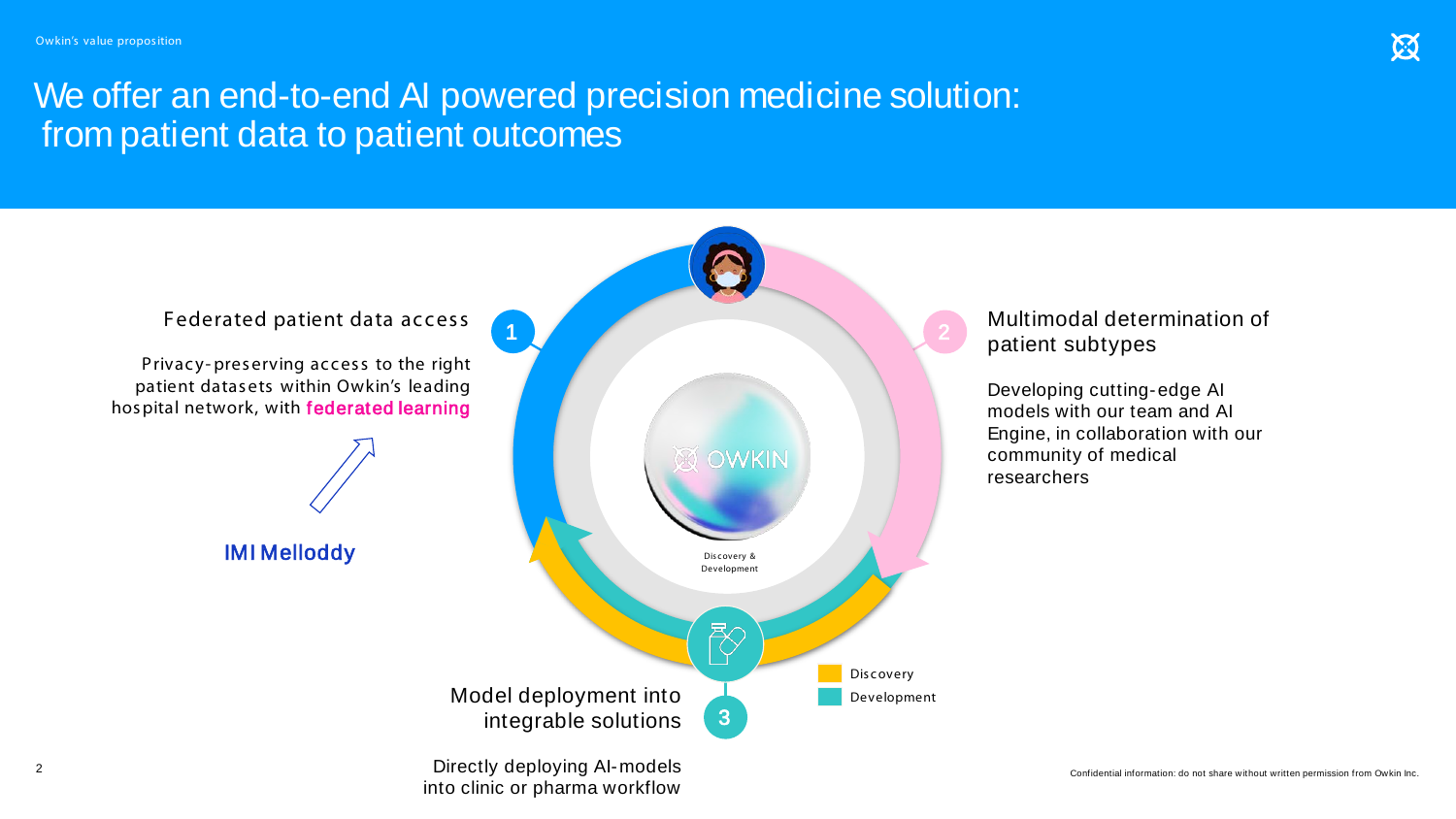## What is Federated learning

#### **Benefits**



Performance: train state of the art ML models on distributed datasets



Privacy Privacy: keep data safe and secure as they never move

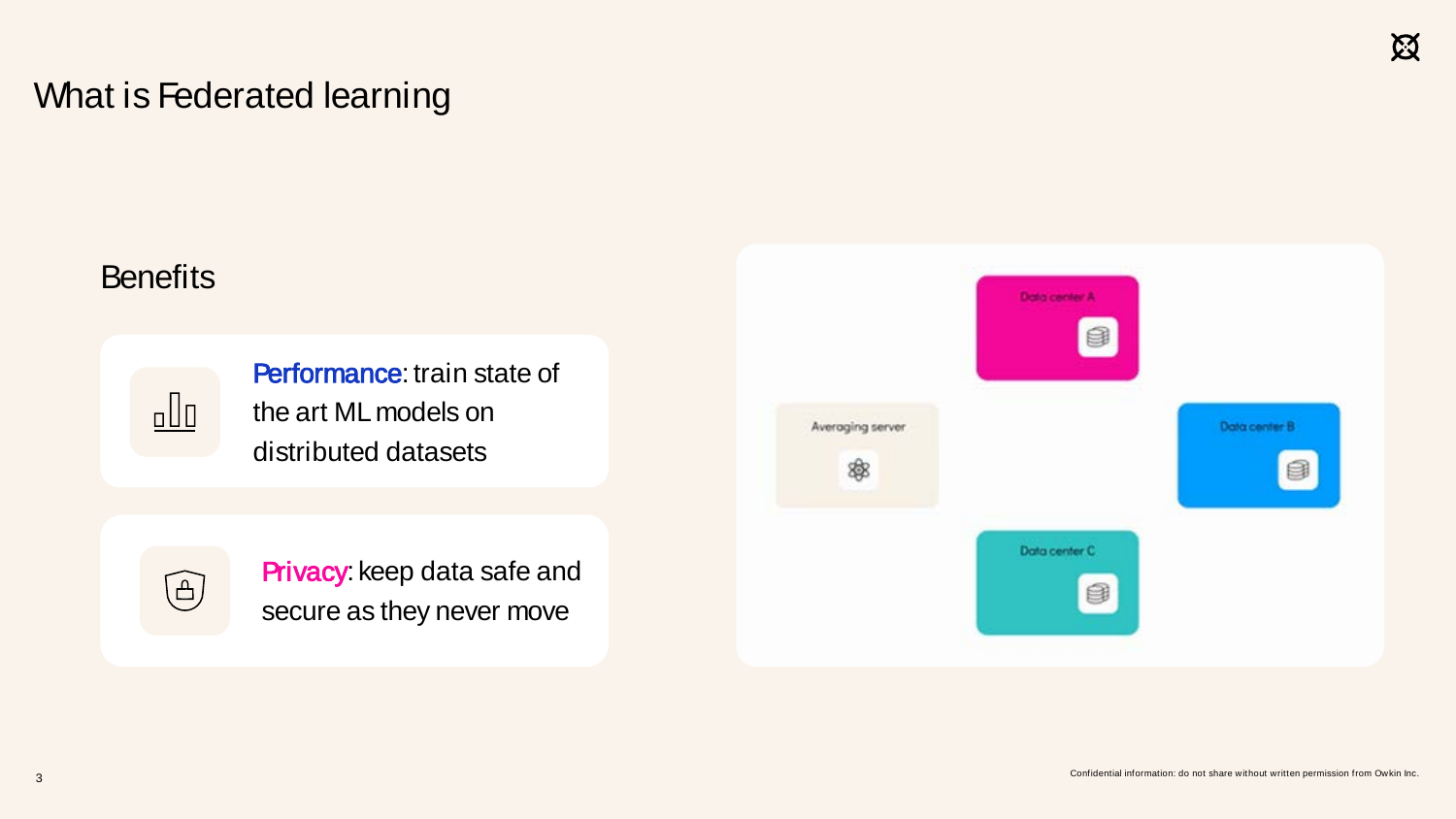## Melloddy IMI project - (June 2019-May 2022)



#### **Federated Learning for drug discovery**

**Goal**: train common predictive models across **10 pharmaceutical companies** to improve their predictive power.

**Constraint**: ensure **privacy** and security of all datasets involved.

**SME**

**Project leader & coordinator**



innovative<br>medicines<br>initiative

efpïa

This project has received funding from the Innovative Medicines Initiative 2 Joint Undertaking under grant agreem ent N° 831472. This Joint Undertaking receives support from the European Union's Horizon 2020 research and innovation program m e and EFPIA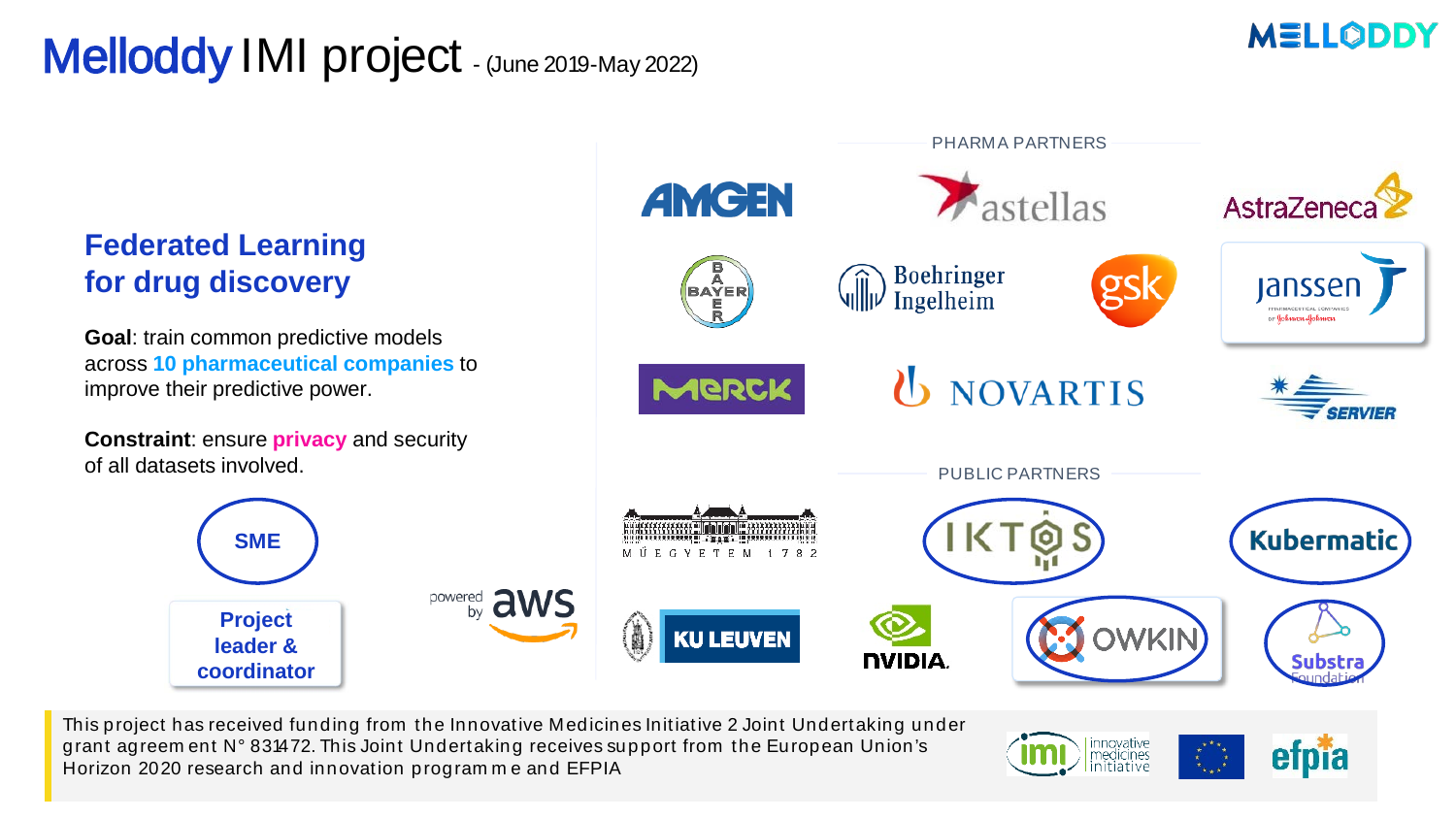



Impact of Melloddy on Owkin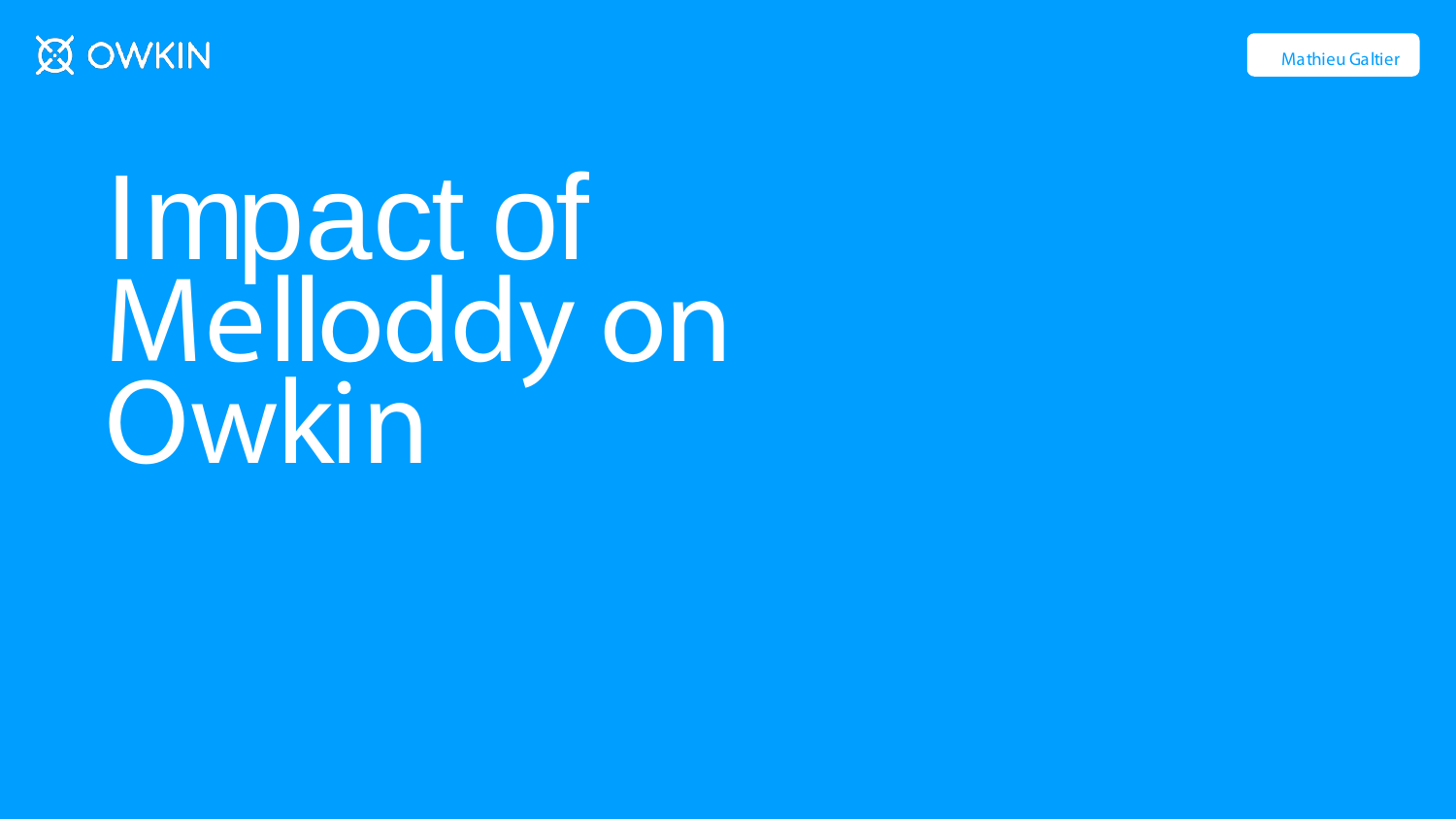## Proof point 1/3

Federated Learning is a new concept. It needs validation in real life.

Impacts:

Technology proof point Scientific proof point

#### **MELLODDY Meets Year One Objective**

World's first Federated Learning model<br>for drug discovery trained at scale

#### **MELLODDY Meets Year Two Objective**

**Federated learning in drug** discovery improves model performance



MELLODDY

**MELLODDY** 

Year three is ongoing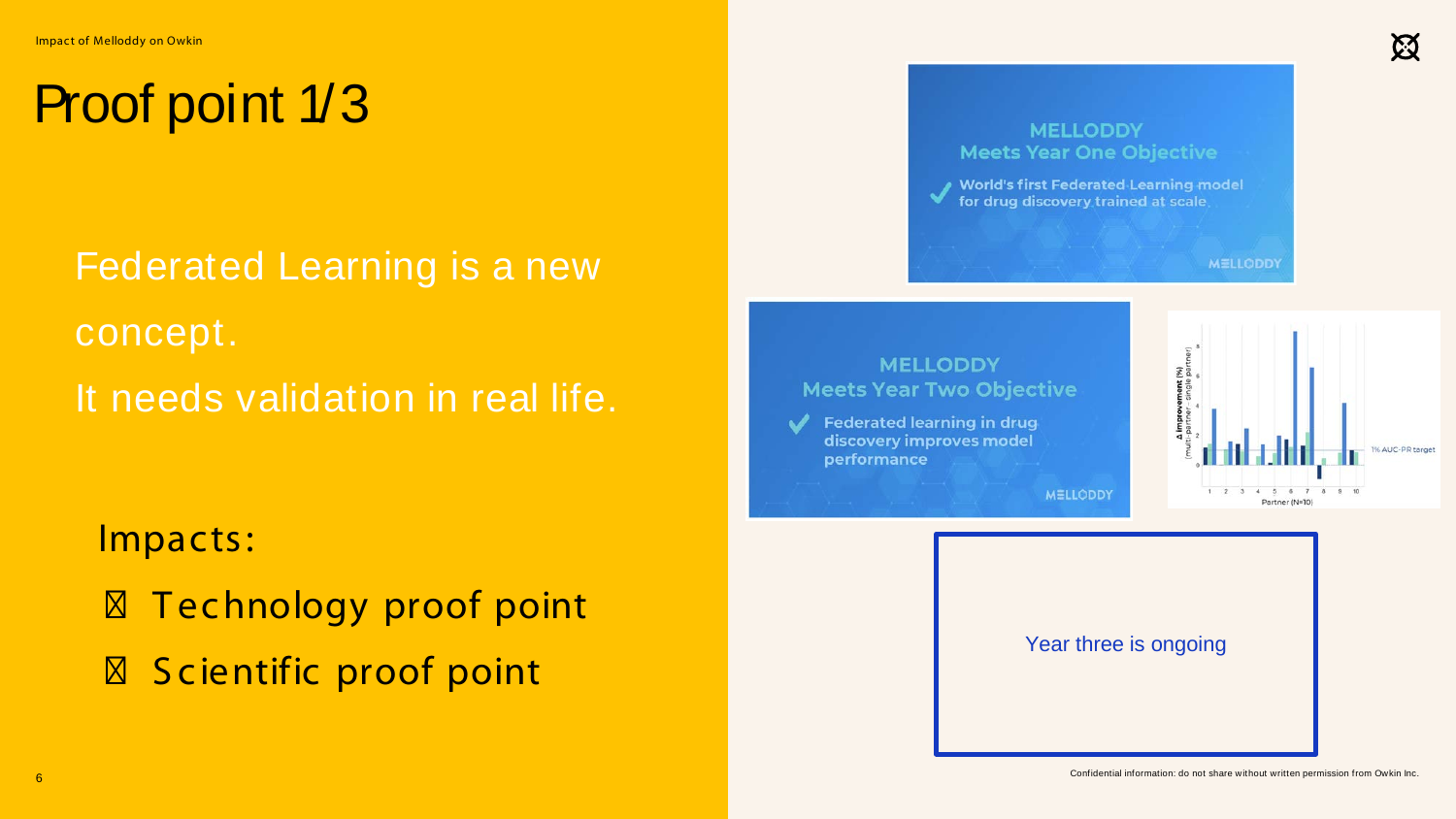## Acculturation 2/3

Startup, academic and pharma cultures are very different. Working together is a skill.

Impacts:

E ffic ient c ollaboration Grow network of (potential) customers



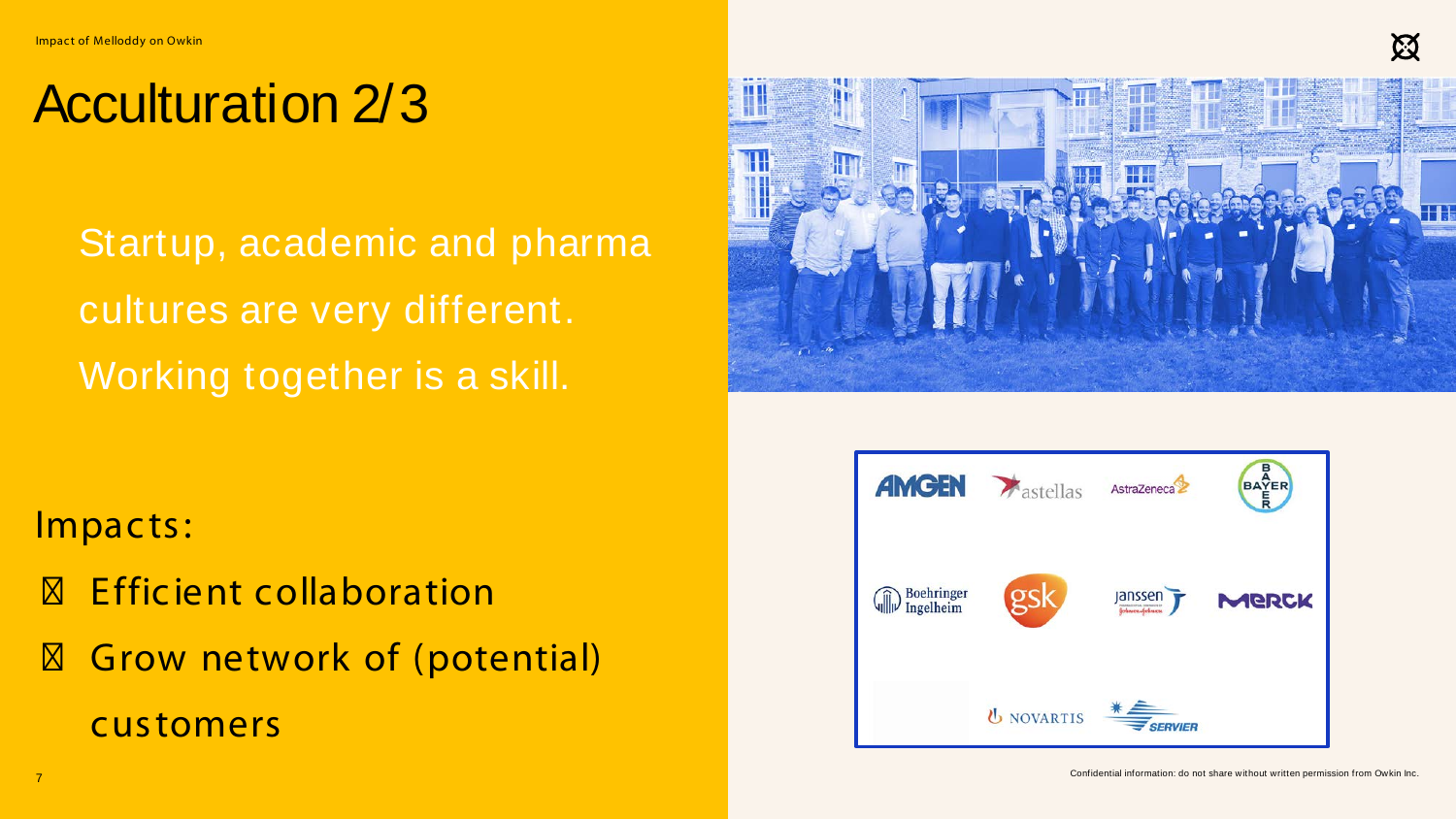## Industrialisation 3/3

**Bringing Federated Learning** to this scale had never been done before. We had to prove our mettle.

Impacts:

Large scale implementation Delivery oriented Organis ation Privacy / Security audits



Security assessment report of the MELLODDY project: Source code security audit (run 3) **Bayer Business Services GmbH** Version 1.0

 $\mathfrak{B}$